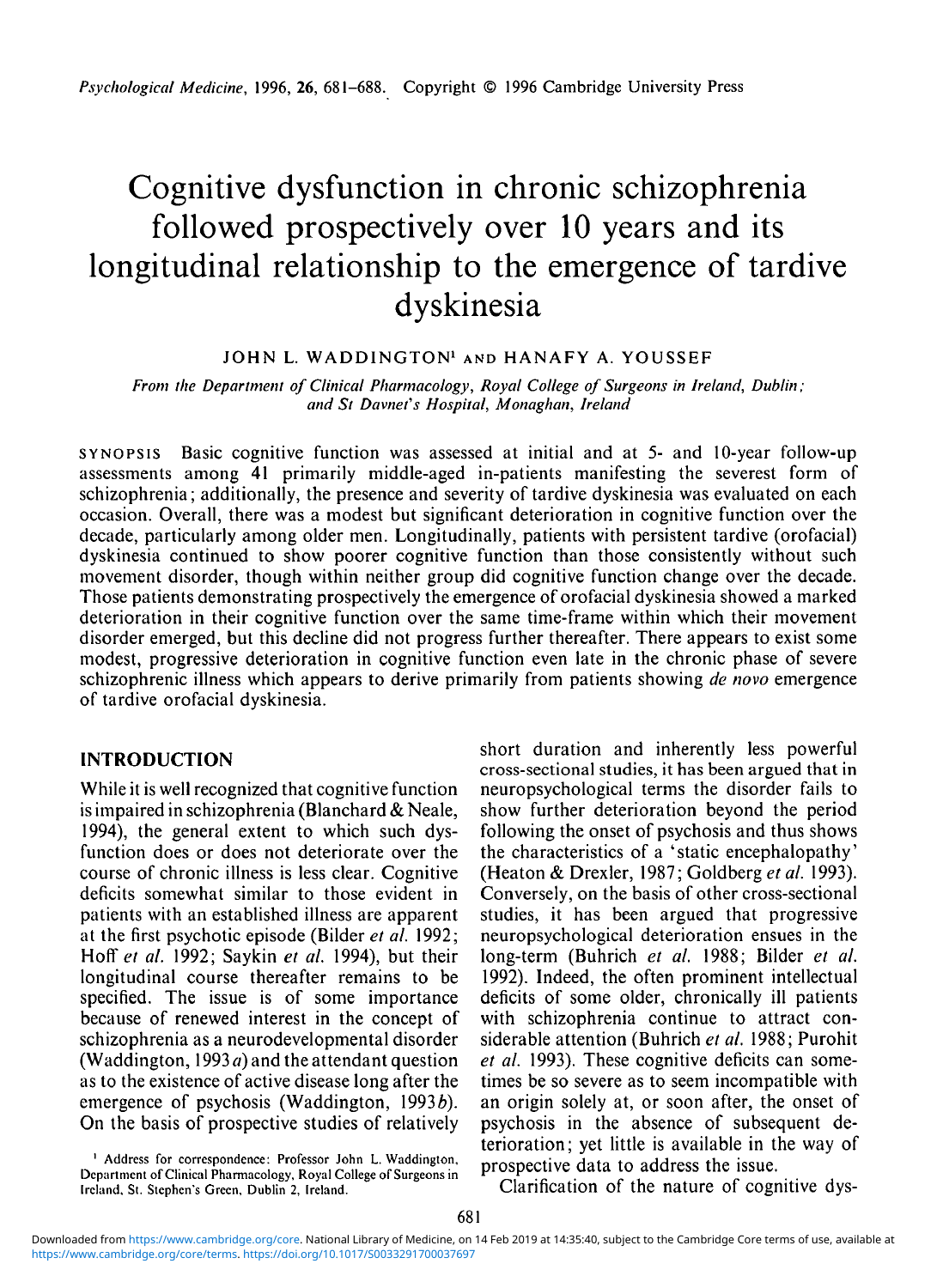function in schizophrenia is of importance for a second reason: greater impairment therein seems to be one of the characteristics that more reliably (though not invariably) distinguishes patients with tardive dyskinesia from those without such movement disorder, particularly in relation to involuntary movements with an orofacial (buccal-lingual—masticatory) topography (Waddington, 1989, 1995). While several aspects of the association remain poorly understood, a fundamental issue is the nature of the temporal relationship between cognitive impairment and tardive dyskinesia: does the emergence of further cognitive dysfunction precede that of involuntary movements, in accordance with a classical 'organic vulnerability' hypothesis of predisposition to this movement disorder, or does further cognitive dysfunction emerge over the same time-frame in which involuntary movements become apparent, suggesting two related manifestations of a common pathophysiological process (Edwards, 1970; Waddington *et al.* 1993; Waddington, 1995)? Only long-term prospective studies can adequately address these questions.

In 1983, we initiated a prospective study of cognitive dysfunction and tardive dyskinesia in a large population of older, chronically ill inpatients with a long-standing schizophrenic illness. At entry to the study those patients with orofacial dyskinesia showed, on a cross-sectional basis, greater cognitive deficits than did their otherwise similar counterparts without such movement disorder (Waddington & Youssef, 1986; Waddington *et al.* 1987). Five years later, in 1988, reassessment indicated that there had been no general deterioration in cognitive function over this period. Furthermore, not only absolute levels of cognitive function but also differences therein were essentially unaltered on comparing patients with *versus* those without orofacial dyskinesia on each occasion; the only group of patients to demonstrate significant deterioration in cognitive function over this interval was those who by 1988 now showed *de novo* emergence of orofacial (as opposed to limb-trunkal) dyskinesia (Waddington *et al.* 1990). The present report describes additional aspects of a 10-year follow-up study of this patient population (Waddington *et al.* 1995 a). In relation to the present issues, it had two objectives: to ascertain longitudinally whether cognitive function shows any general deterioration over a time scale considerably longer than studied previously, and to determine prospectively whether cognitive deterioration associated specifically with *de novo* emergence of orofacial dyskinesia is a progressive or non-progressive phenomenon thereafter.

# **METHOD**

# **Patients**

The subjects of this study derive from an original population (Waddington *et al.* 1987) of 101 chronically ill, long-term in-patients residing in St Davnet's Hospital, Monaghan, who satisfied the Washington University criteria of Feighner and colleagues (1972) for a diagnosis of schizophrenia; their multiple and profound deficits constituted schizophrenia in its most severe form.

## **Initial assessment**

In 1983 each of these 101 patients consented to evaluation using the Abnormal Involuntary Movement Scale (AIMS; National Institute of Mental Health, 1976) by a single rater who was unaware of each patients' clinical and treatment histories. In accordance with our previous finding that the relationship between cognitive dysfunction and tardive dyskinesia was confined to involuntary orofacial but not limb-trunkal movements, both cross-sectionally (Waddington *et al.* 1987) and longitudinally (Waddington *et al.* 1990), the presence of typical buccallingual-masticatory dyskinesia was defined by the presence of at least one score of 2 (mild) on one or more of the first four orofacial items of the AIMS with, or without, additional involvement of the limbs or trunk. After AIMS examination, 74 of these patients were assessed neuropsychologically using an abbreviated 10 question mental test (name, age, marital status, work history, orientation for time and place, recall of an address following three questions on general awareness as interpolated material: naming the Queen of England and two relating to major world events (see Waddington & Youssef, 1986)) that has proved effective in evaluating the basic cognitive functions of orientation, immediate memory and awareness in populations whose severe and often extreme debilities render them inaccessible to more detailed examination (Waddington *et al.* 1987,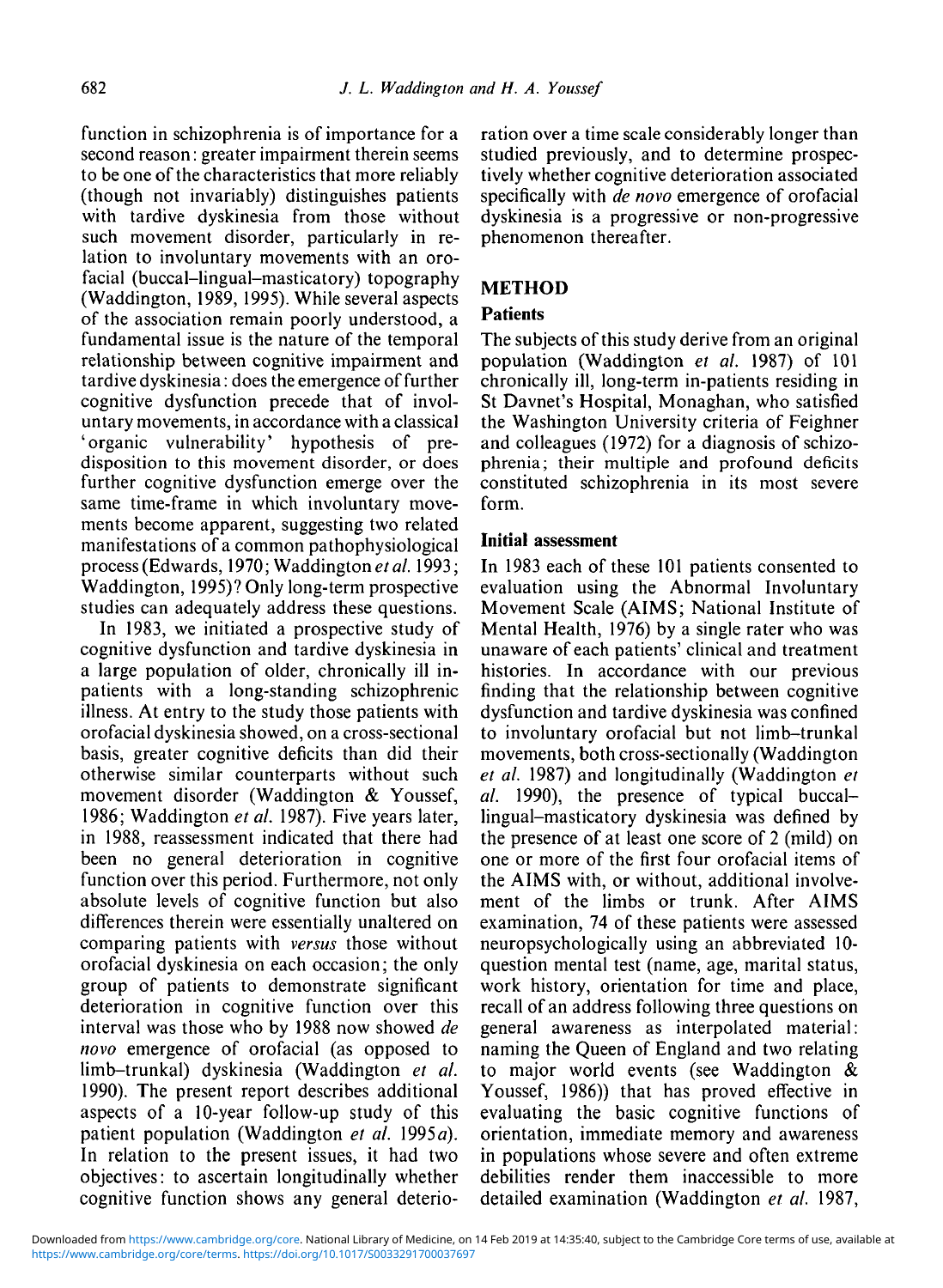1990); it was not possible to conduct neuropsychological assessment on the remaining 27 patients: 22 were mute and 5 declined to cooperate in such assessment.

Patient records were subsequently reviewed to determine *inter alia* the following demographic variables: age; duration of illness, defined from first presentation to a psychiatric service; duration of treatment with neuroleptics; mean daily dose of neuroleptics over that duration, expressed as mg of chlorpromazine equivalents (Davis, 1976); current dose of neuroleptic(s) on the day of these initial assessments, expressed similarly; duration of treatment with anticholinergics; presence or absence of anticholinergic treatment on the day of these initial assessments.

#### **Follow-up assessments**

**In** 1988 and again in 1993 the same investigators sought, without reference to their previous findings and in the absence of information on clinical and treatment histories over the intervening periods, to re-assess each patient in an identical manner; AIMS ratings and neuropsychological assessment were repeated, and thereafter any changes in neuroleptic and/or anticholinergic medication over each quinquennium were recorded.

#### **Data analysis**

Complete data on the above variables were available at each evaluation for a total of 41 patients, subject to one woman admitted in 1970

Table 1. *Characteristics of schizophrenic patients* (22 *men and* 19 *women) on entry to the stuch in* 1983

| Variable                                                 | $Mean + s.p.$   |
|----------------------------------------------------------|-----------------|
| Age (years)                                              | $541 + 125$     |
| Duration of illness (years)                              | $27.9 + 9.9$    |
| Duration of neuroleptic treatment (years)*               | $15.5 + 7.0$    |
| Mean dose<br>(mg/day of chlorpromazine equivalents)*     | $389 + 256$     |
| Current dose<br>(mg/day of chlorpromazine equivalents)*† | $970 + 1508$    |
| Duration of anticholinergic treatment (years)*1          | $6 - 2 + 5 - 0$ |

\* Not known for one patient, hence  $N = 40$ .

 $\dagger$  Current dose in 1988, 1010 $\pm$ 1248 mg/day; current dose in 1993. 1257± 1416 mg/day.

{ In 1983 21 (51%) of the patients were currently receiving anticholinergics;  $28(68\%)$  of the patients were currently receiving anticholincrgics in 1988; 28 (68%) of the patients were currently receiving anticholinergics in 1993.

who had burned her case-notes in 1976 and for whom only current medication status at each evaluation could be recorded; by 1993, 46 of the original 101 patients had died, 8 patients had not completed all neuropsychological assessments due to muteness, 4 patients declined to cooperate at one or more assessments, and 2 patients could not be located at 1988 followup. It is to this group of 41 patients that all further discussion relates; their demographic characteristics and medication history at study entry in 1983 are shown in Table 1. Data are expressed as means  $\pm$  s.D. or percentage prevalences; comparisons of non-categorical variables were effected within groups using the paired Student's  $t$  test and between groups using the unpaired Student's *t* test, while comparisons of categorical variables were effected using Fisher's exact probability test. Changes in cognitive function were hypothesised to be in the direction of deterioration and were evaluated using 1-tailed tests; all other tests were 2-tailed.

#### **RESULTS**

#### **Overall changes in cognitive function**

On comparing cognitive function scores on initial assessment  $(6.5 \pm 2.0)$  with those at 10year follow-up (5.9  $\pm$  1.9) among all 41 patients, significant overall deterioration was evident  $(t = 2.08, df = 40, P = 0.02)$  though the effect was rather variable between individuals; there were no significant changes in either neuroleptic



FIG. 1. Mean cognitive function scores at initial (1983) and 10-year (1993) follow-up assessments for schizophrenic patients subdivided by age and gender: 10 men age < 55 ( $\bullet$ ); 12 men age  $\geq$  55 ( $\bullet$ ); 12 women age < 55 (Q); 7 women age  $\geq$  55 ( $\Box$ ). \* Significant difference between initial and 10-year follow-up assessments for men  $age \ge 55$ ,  $P = 0.03$ ).

[https://www.cambridge.org/core/terms.](https://www.cambridge.org/core/terms) <https://doi.org/10.1017/S0033291700037697> Downloaded from [https://www.cambridge.org/core.](https://www.cambridge.org/core) National Library of Medicine, on 14 Feb 2019 at 14:35:40, subject to the Cambridge Core terms of use, available at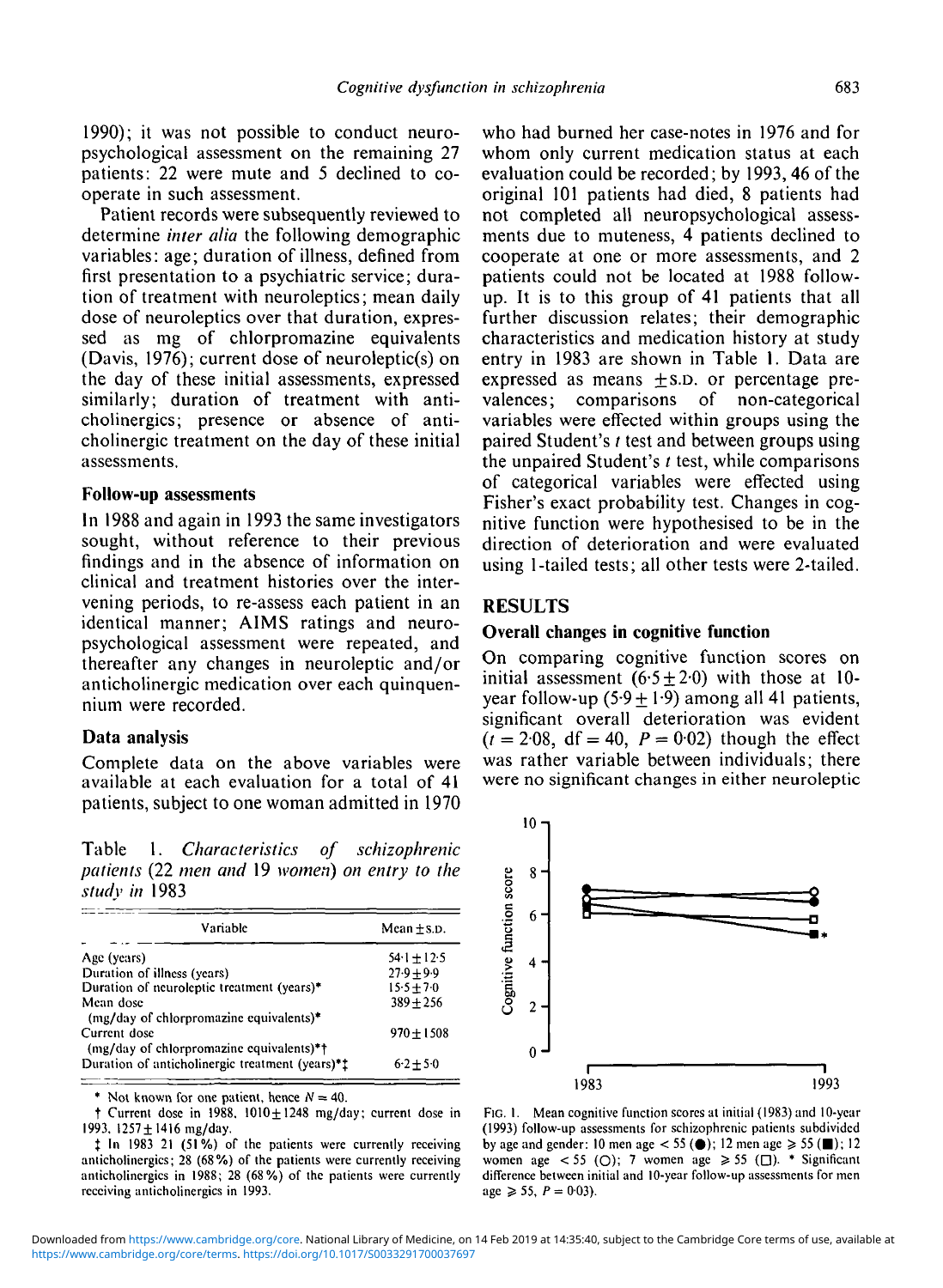or anticholinergic medication over this same period (Table 1). As this patient population encompassed similar numbers of men and women having a mean age in the mid-fifties but ranging in age from 25 to 78 years at study entry, such analyses were performed separately for men and women, each dichotomized into those age  $\lt$  55 years and  $\ge$  55 years at initial assessment. Men age  $<$  55 years ( $N = 10$ , mean age  $44.6 + 7.7$  years) showed slight deterioration, while men age  $\geq 55$  years (N = 12, mean age  $65.7 + 5.2$  years) showed significant deterioration in cognitive function over the 10-year period  $(t = 2.04, df = 11, P = 0.03)$  in the absence of any significant changes in neuroleptic or anticholinergic medication; little change in cognitive function was evident over the 10-year period among either women age  $<$  55 years ( $N = 12$ , mean age  $44.3 \pm 7.3$  years) or women age  $\ge 55$ years ( $N = 7$ , mean age  $65.0 \pm 6.2$  years) (Fig. 1). When compared between groups, cognitive function tended to be generally more impaired in patients age  $\geq 55$  years at study entry relative to their counterparts age  $\lt$  55 years, among both men and women, but only greater cognitive dysfunction in older relative to younger men at 10-year follow-up attained statistical significance  $(t = 2.12, df = 20, P = 0.02)$ .

## **Cognitive function in relation to tardive dyskinesia**

Among the 41 patients followed prospectively over 10 years, outcomes were as follows: 16 patients (39%: 10 mean, six women; mean age  $48.8 + 6.6$  years) were consistently without orofacial dyskinesia at each of initial, 5-year and 10-year assessments; seven patients (17%: three men, four women; mean age  $63.0 \pm 11.5$  years) manifested orofacial dyskinesia continuously at each of these assessments (total orofacial AIMS scores: initial assessment  $5.1 \pm 1.5$ ; 5year assessment  $7.0 \pm 1.4$ ,  $t = 7.12$ , df = 6,  $P < 0.001$  *v.* initial assessment; 10-year assessment  $7.7 \pm 1.7$ , NS v. 5-year assessment); for six patients (15%: 3 men, 3 women; mean age  $56.3 \pm 15.5$  years) orofacial dyskinesia was not evident at initial assessment but had emerged by the 5-year assessment and persisted at 10 years (total orofacial AIMS scores: initial assessment  $0.8 \pm 0.8$ ; 5-year assessment  $6.3 \pm 1.9$ ; 10-year assessment  $6.8 \pm 2.0$ , NS v. 5-year assessment). There were 12 patients (29%: six men, six



FIG. 2. Mean cognitive function scores at initial (1983), 5-year (1988) and 10-year (1993) follow-up assessments for schizophrenic patients subdivided by tardive orofacial dyskinesia status: 16 patients without orofacial dyskinesia at each occasion (.); seven patients with orofacial dyskinesia at each occasion  $(\blacksquare)$ ; six patients without orofacial dyskinesia at initial assessment but showing emergence of orofacial dyskinesia at 5-year and 10-year follow-up assessments (O)- \* Significant difference between initial and 5-year follow-up for patients showing the emergence of orofacial dyskinesia,  $P = 0.04$ ; significant difference at 5-year follow-up assessment between patients showing the emergence of orofacial dyskinesia and patients without orofacial dyskinesia at each occasion,  $P = 0.01$ .

women; mean age  $54.8 \pm 15.1$  years) who manifested orofacial dyskinesia only at any one of the three assessments, or at initial and 10-year assessments but not at the 5-year assessment; these were considered to be instances of transient dyskinesia and, in view of their uncertain status and small group sizes, they were not analysed in<br>detail. No patient manifested orofacial detail. No patient manifested dyskinesia at initial and 5-year assessments but not at the 10-year assessment.

Patients consistently without orofacial dyskinesia failed to show deterioration in their cognitive function over the 10-year period; those who manifested orofacial dyskinesia continuously were significantly older ( $t = 3.77$ , df = 21, *P <* 0-001) and evidenced significantly poorer cognitive function (at initial assessment:  $t = 2.63$ , df = 21,  $P = 0.01$ ; at 10-year assessment:  $t = 2.37$ ,  $df = 21$ ,  $P = 0.01$ ) than their counterparts without such movement disorder, but also failed to show any deterioration in their cognitive function over the 10-year period (Fig. 2). Similarly, patients manifesting transient dyskinesia did not show any change in cognitive function over the decade (mean cognitive function scores: initial assessment  $6.8 \pm 2.3$ ; 5-year assessment  $6.1 \pm 2.2$ ; 10-year assessment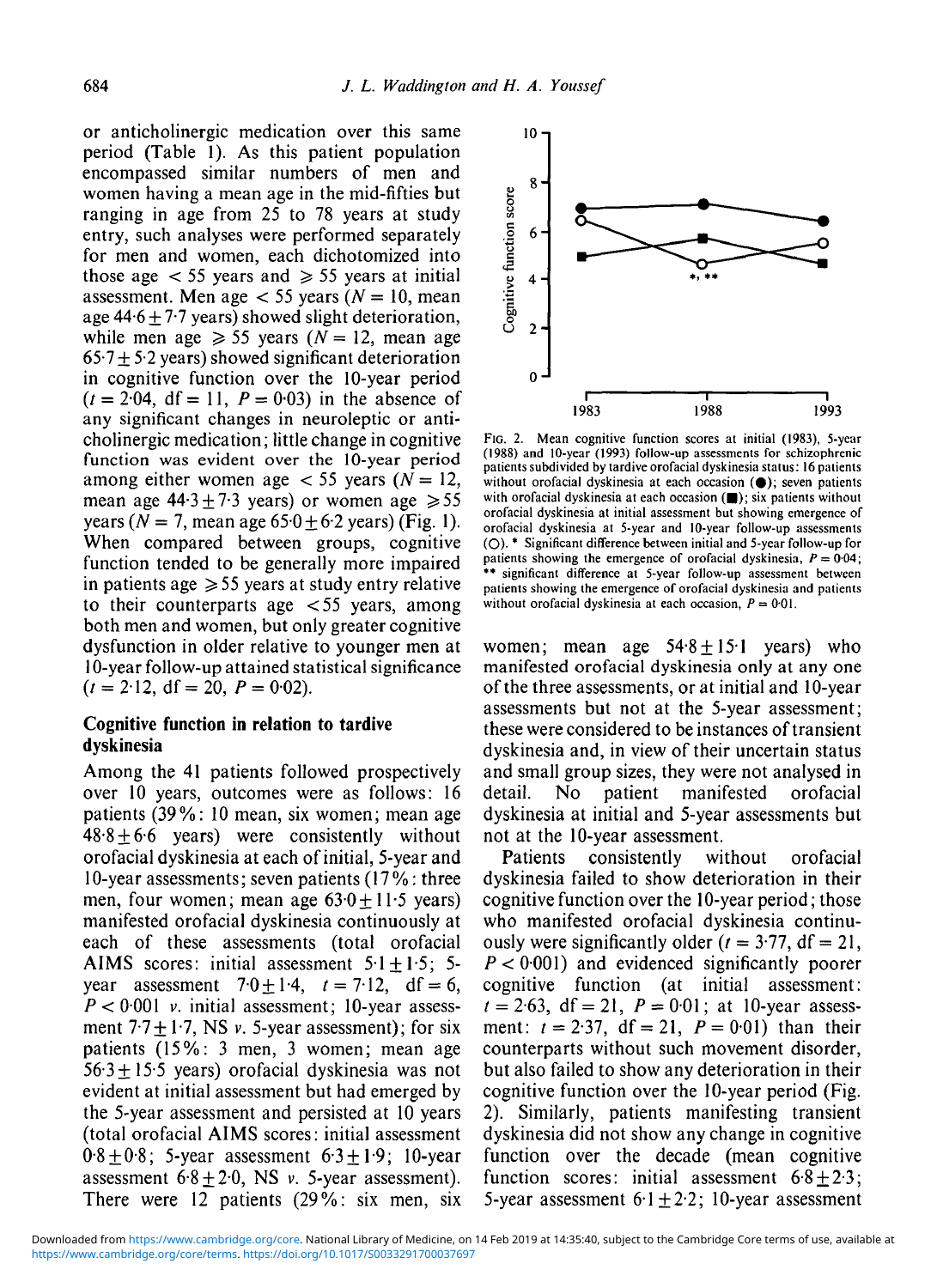$6.2 + 2.3$ . NS v. initial assessment). While patients without orofacial dyskinesia at initial assessment but in whom such movement disorder had emerged by the 5-year assessment did not differ in age from any of the above groups, their cognitive function at initial assessment was indistinguishable from that of those consistently without such movement disorder and was greater than that of those who continuously manifested such movement disorder  $(t = 1.72, df = 11,$  $P = 0.06$ ; however, among these patients, in whom orofacial dyskinesia had emerged between initial and 5-year assessments, cognitive function showed significant deterioration over this same interval ( $t = 2.10$ , df = 5,  $P = 0.04$ ) such that, at the 5-year assessment, their cognitive function was now significantly poorer than that of patients consistently without orofacial dyskinesia  $(t = 2.41, df = 20, P = 0.01)$  and indistinguishable from that of patients who continuously manifested orofacial dyskinesia. In these new cases of orofacial dyskinesia, deterioration in cognitive function between the initial and 5-year assessments over which such movement disorder emerged did not increase further between the 5- and 10-year assessments over which such movement disorder persisted. Rather, at the 10-year assessment their cognitive function scores  $(5.5+1.2)$  evidenced the least variability between individuals that we encountered, were indistinguishable from that at the 5-year assessment and remained less than that at their initial assessment  $(t = 1.73, df = 5,$  $P = 0.07$ ; however, their cognitive function at the 10-year assessment was intermediate between, and did not differ from patients either without orofacial dyskinesia at any assessment or continually manifesting such movement disorder (Fig. 2). There were no significant gender differences in the above pattern of cognitive change; neither were there any significant changes among subgroups in neuroleptic or anticholinergic medication between the assessments over which these changes in cognitive function were recorded.

### **DISCUSSION**

At initial assessment, patients already showed marked cognitive debility that appeared generally static at 5-year follow-up (Waddington *et al.* 1990) but which had declined over the decade. Losses in such fundamental cognitive domains are extremely rare among persons traversing the decade between their mid-50s to mid-60s. Furthermore, while there were no prominent differences in overall cognitive function between male and female patients, cognitive decline within individual patients appear to be primarily a phenomenon of males, particularly those age  $\geq 55$  years; using the similar Mini-Mental State Examination, such basic cognitive functions have been reported not to differ between males and females among the normal elderly, even in their eighth decade, and to be more impaired in women than in men among persons with Alzheimer's disease (Buckwalter *et al.* 1993).

Whether cognitive function in schizophrenia deteriorates further in the long-term, subsequent to those deficits already present at the first psychotic episode or emerging over the first few years immediately thereafter, continues to be debated widely (Heaton & Drexler, 1987; Bilder *et al.* 1992; Goldberg *et al.* 1993). In particular, two recent cross-sectional studies comparing groups of 'purified' patients over a wide age range have suggested that no such betweensubject differences in cognitive function are apparent and that schizophrenia therefore demonstrates the characteristics of a nonprogressive encephalopathy (Heaton *et al.* 1994; Hyde *et al.* 1994). However, the present study takes advantage of the considerably greater statistical power of a within-subject, prospective design using the same team of investigators who were able to proceed in an identical manner over a particularly long period, and finds some evidence for a progressive process. It must be emphasized that our subjects were very severely ill in-patients with multiple pre-existing deficits that rendered them inaccessible to more detailed neuropsychological examination, and this limits the extent to which these findings can be generalized to other patient populations and cognitive domains. However, they constitute a perhaps more 'naturalistic' population; indeed, that the cognitive decline encountered was particularly a phenomenon of older male patients would be consistent with the classical and still enduring (Kraepelin, 1919; Goldstein, 1988; Shtasel *etal.X* 992) notion in schizophrenia of generally poorer outcome among males.

While a static encephalopathy is readily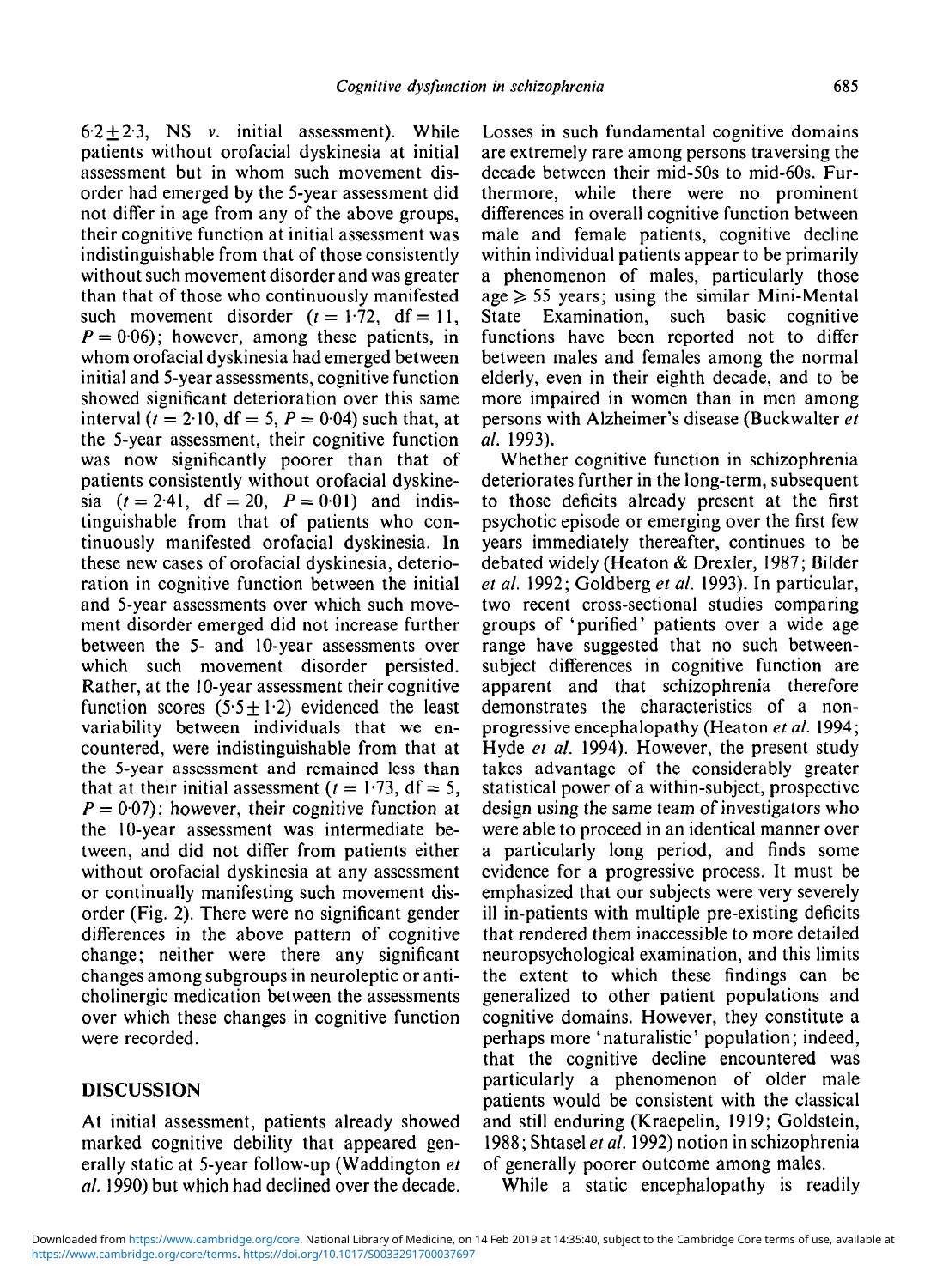compatible with contemporary perspectives of schizophrenia as a neurodevelopmental disorder (Waddington, 1993 $a$ ), it must be emphasized that a progressive element to schizophrenia would not in itself contradict such a perspective; neurodevelopmental origin(s) and adult disease progression are not mutually exclusive, and may be sequential phases of one longitudinal process or separate dimensions of the same pathology (Waddington, 19936; Waddington *et al.* 1995 a). The overall rate of decline in cognitive function encountered in the present patient population, while both greater and more fundamental than would be otherwise expected, is considerably less than is found for major neurodegenerative processes such as Alzheimer's disease (Stern *et al.* 1994); this would complement neuropathological and post mortem neurochemical evidence that the marked cognitive deficits found in many older patients with schizophrenia do not occur in association with degenerative changes such as those found in dementia of Alzheimer or other type (Casanova *et al.* 1992; Purohit *et al.* 1993; Haroutunian *et al.* 1994). The variability in this effect appeared to derive from deterioration in older male patients and, particularly, in those patients demonstrating the emergence of tardive dyskinesia; thus, an alternative perspective may throw light on the process(es) potentially involved.

We found that, on a longitudinal basis, schizophrenic patients with persistent tardive (orofacial) dyskinesia were more cognitively impaired than those consistently without such movement disorder, in elaboration of the majority of cross-sectional studies (Waddington *et al.* 1993; Waddington, 1995). While patients with orofacial dyskinesia were older than those without, as expected (Waddington, 1989; Barnes, 1990), their greater cognitive deficits did not appear to reflect simply their greater age; neither those persistently with, nor those consistently without, orofacial dyskinesia showed any change in cognitive function over the decade. More importantly, we found also that patients demonstrating *de novo* orofacial dyskinesia evidenced a marked deterioration in their cognitive function over the same time-frame during which their movement disorder emerged; this deterioration was from a level similar to that of patients consistently without orofacial dyskinesia to a level even lower than that of

those with persistent movement disorder. However, this cognitive deterioration did not appear to be the beginning of a progressive process; once *de novo* orofacial dyskinesia had become established, its persistence was not associated with further cognitive decline but, rather, with an arrest in that decline.

It seems that cognitive correlates of orofacial dyskinesia in schizophrenia may not simply precede the emergence of this movement disorder in the manner of a pre-existing organic vulnerability factor. Rather, these cognitive correlates appear to be in some part intrinsic to<br>(or epiphenomena of) whatever pathoepiphenomena physiological process might underly the emergence of such dyskinesia, and two alternative schemes suggest themselves (Waddington *et al.* 1993; Waddington, 1995). Long-term treatment with neuroleptic drugs could exert subtle cumulative effects that result in two independent but perhaps temporally congruent sequelae: a further deterioration in cognitive function to an extent below that already associated with the illness itself, and the emergence of orofacial dyskinesia; vulnerability to orofacial dyskinesia would then involve individual cellular sensitivity to such drug effects. Alternatively, long-term treatment could disturb a unitary cerebral system that is already dysfunctional as an integral part of the pathophysiology of the illness itself: the result could also be the emergence of greater<br>cognitive dysfunction and of orofacial dysfunction dyskinesia, but with primacy attached to an interaction between neuroleptics and a specific substrate of the illness; vulnerability to orofacial dyskinesia would then depend more upon individual illness-related factors (see also Owens *et al.* 1982; Rogers, 1985; Waddington, 1989; Fenton et al. 1994; Waddington et al. 1995b). Multiple lines of evidence point to dysfunction in cortico-striato-pallido-thalamic systems in schizophrenia (Waddington, 1993 $b$ ), and such a network would be a possible candidate for a substrate to the alternative schema considered above; long-term treatment with neuroleptic drugs might slowly induce further dysfunction in this and possibly related systems, the various striato—pallidal components of which might subserve differentially the emergence of involuntary orofacial v. limb-trunkal movements.

Irrespective of these considerations, one parsimonious interpretation of the present findings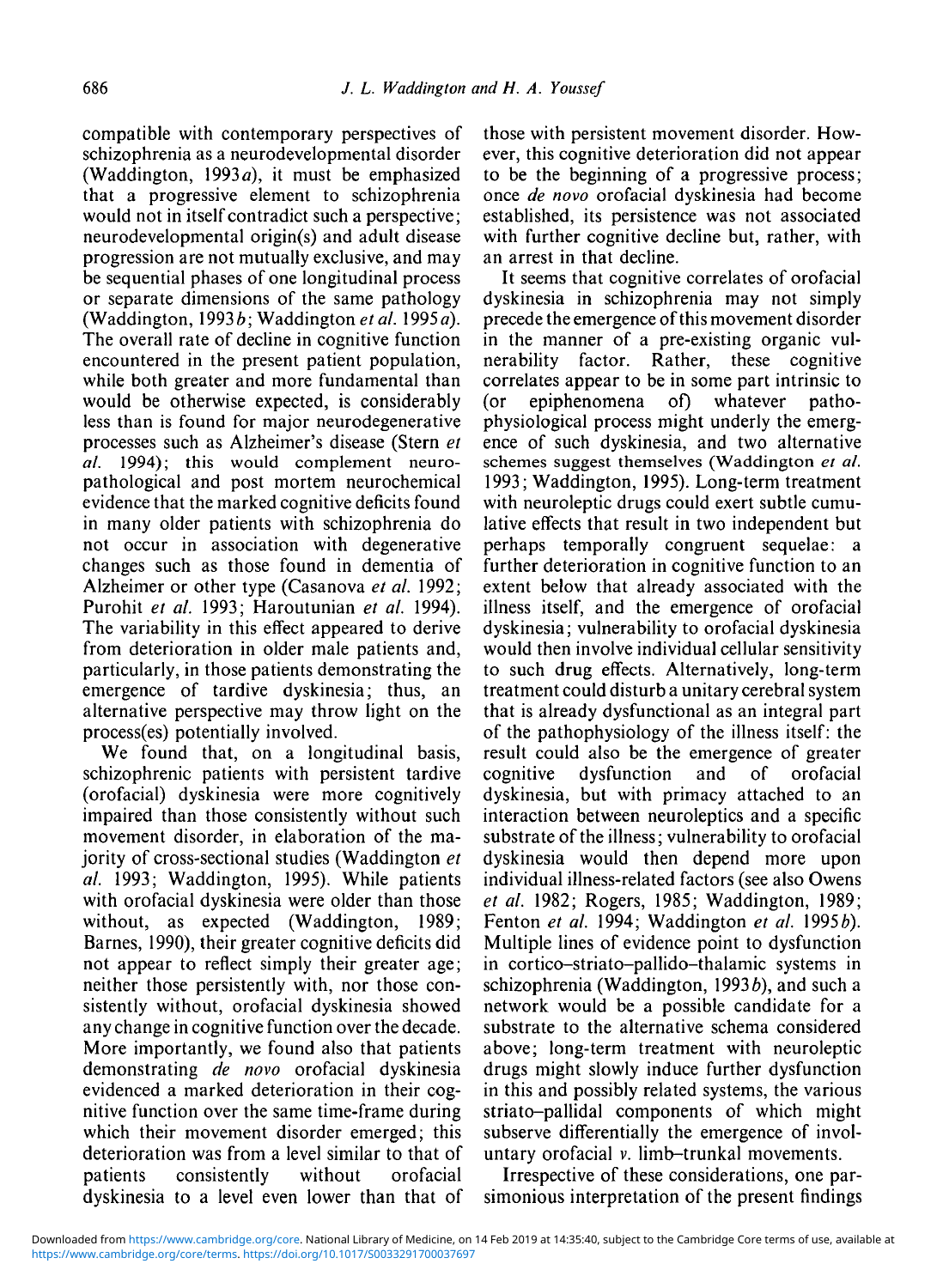would be that there exists prospectively some modest, progressive deterioration in cognitive function even late in the chronic phase of severe schizophrenic illness, with this further decline appearing to derive primarily in association with the emergence of orofacial dyskinesia; however, in the absence of vulnerability to involuntary movement disorder or following the expression of such vulnerability in the form of persistent movement disorder, cognitive dysfunction appears to be a phenomenon that shows little progression. The neuronal basis to these findings remains to be determined.

These studies were supported by the Health Research Board.

#### REFERENCES

- Barnes. T. R. E. (1990). Movement disorder associated with antipsychotic drugs: the tardive syndromes. *International Review of Psychiatry* 2. 243-254.
- Bilder. R. M.. Lipschutz-Broch. L., Reiter, G.. Geisler, S. H., Maycrhoff, D. 1. & Lieberman. J. A. (1992). Intellectual deficits in first-episode schizophrenia: evidence for progressive deterioration. *Schizophrenia Bulletin* 18, 437-448.
- Blanchard. J.J. & Neale, J. M. (1994). The neuropsychological signature of schizophrenia: generalized or differential deficit? *American Journal of Psychiatry* **151,** 40-48.
- Buckwaltcr, J. G.. Sobcl, E.. Dunn, M. E., Diz, M. M. & Henderson, V. W. (1993). Gender differences on a brief measure of cognitive functioning in Alzheimer's disease. *Archives of Neurologv* 50, 757-760.
- Buhrich, N., Crow, T. J., Johnstonc, E. C. & Owens, D. G. C. (1988). Age disoricntation in chronic schizophrenia is not associated with prcmorbid intellectual impairment or past physical treatment. *British Journal of Psychiatry* **152,** 466-469.
- Casanova. M. F., Carosella. N. W., Gold, J. M., Kleinman, J. E., Weinberger, D. R. & Powers, R. E. (1992). A topographical study of senile plaques and neurofibrillary tangles in the hippocampi of patients with Alzheimer's disease and cognitively impaired patients with schizophrenia. *Psychiatry Research* **49,** 41-62.
- Davis, J. M. (1976). Comparative doses and costs of antipsychotic medication. *Archives of General Psychiatry* 33, 858-861.
- Edwards. H. (1970). The significance of brain damage in persistent oral dyskinesia. *British Journal of Psychiatry* **116,** 271-275.
- Fcighncr. J. P., Robins, E., Guze, S. B., Woodruff, R. A., Winokur, G. & Munoz, R. (1972). Diagnostic criteria for use in psychiatric research. *Archives of General Psychiatry* **26,** 57-63.
- Fcnton, W. S., Wyatt. R. J. & McGlashan, T. H. (1994). Risk factors for spontaneous dyskinesia in schizophrenia. *Archives of General Psychiatry* **51,** 643-650.
- Goldberg, f. E., Hyde, T. M., Kleinman, J. E. & Weinberger, D. R. (1993). Course of schizophrenia: neuropsychological evidence for a static enccphalopathy. *Schizophrenia Bulletin* **19,** 797-804.
- Goldstein. J. M. (1988). Gender differences in the course of schizophrenia. *American Journal of Psychiatry* **145,** 684-689.
- llaroutunian, V., Davidson, M., Kanof. P. D., Perl. D. P., Powchik, P.. Losonczy. M., McCrystal, J., Purohit, D. P., Bierer, L. M. & Davis, K. (1994). Cortical cholinergic markers in schizophrenia. *Schizophrenia Research* **12,** 137-144.
- Heaton, R. K. & Drexler, M. (1987). Clinical neuropsychological findings in schizophrenia and aging. In *Schizophrenia and Aging* (ed. N. E. Miller and G. D. Cohen), pp. 145-161. Guilford Press: New York.
- Heaton, R., Paulsen, J. S., McAdams, L. A., Kuck, J., Zisook, S., Braff, D., Harris, M. J. & Jeste, D. V. (1994). Neuropsychological deficits in schizophrenics: relationship to age, chronicity and dementia. *Archives of General Psychiatry* **51,** 469-476.
- Hoff, A. L., Riordan, H., O'Donnell, D. W., Morris, L. & DeLisi, L. E. (1992). Neuropsychological functioning in first episode schizophreniform patients. *American Journal of Psychiatry* **149,** 898-903.
- Hyde, T. M., Nawroz, S., Goldberg, T. E., Bigelow, L. B., Strong, D., Ostrem, J. L., Weinberger, D. R. & Kleinman, J. E. (1994). Is there cognitive decline in schizophrenia? A cross-sectional study. *British Journal of Psychiatry* **164,** 494-500.
- Kraepelin, E. (1919). *Dementia Praecox and Paraphrenia* (translated by R. M. Barclay). Robert E. Kreiger: New York. (1971).
- National Institute of Mental Health (1976). Abnormal involuntary movement scale. In *ECDEU Assessment Manual* (ed. W. Guy), pp. 534-537. US Department of Health, Education and Welfare: Rockville.
- Owens, D. G. C., Johnstone, E. C. & Frith, C. D. (1982). Spontaneous involuntary disorders of movement: their prevalence, severity, and distribution in chronic schizophrenics with and without treatment with neuroleptics. *Archives of General Psychiatry* 39,452-461.
- Purohit, D. P., Davidson, M., Perl, D. P., Powchik, P., Haroutunian, V. H., Bierer, L. M., McCrystal, J., Losonczy, M. & Davis, K. L. (1993). Severe cognitive impairment in elderly schizophrenic patients: a clinicopathological study. *Biological Psychiatry* **33,** 255-260.
- Rogers, D. (1985). The motor disorders of severe psychiatric illness: the conflict of paradigms. *British Journal of Psychiatry* 47,221-232.
- Saykin, A. J., Shtasel, D. L., Gur, R. E., Kester, D. B., Mozley, L. H., Stafinak, P. & Gur, R. C. (1994). Neuropsychological deficits in neuroleptic naive patients with first-episode schizophrenia. *Archives of General Psychiatry* **51,** 124-131.
- Shtasel, D. L., Gur, R. E., Gallacher, F., Heimbcrg, C. & Gur, R. C. (1992). Gender differences in the clinical expression of schizophrenia. *Schizophrenia Research* 7, 225-231.
- Stern, R. G., Mohs, R. C, Davidson, M., Schmeidler, J., Silverman, J., Kramer-Ginsberg, E., Searcey, T., Bierer, L. & Davis, K. L. (1994). A longitudinal study of Alzheimer's disease: measurement, rate and predictors of cognitive deterioration. *American Journal of Psychiatry* **151,** 390-396.
- Waddington, J. L. (1989). Schizophrenia, affective psychoses and other disorders treated with neuroleptic drugs: the enigma of tardive dyskinesia, its neurobiological determinants and the conflict of paradigms. *International Review of Neurobiology* 31, 297-353.
- Waddington, J. L. (1993a). Schizophrenia: developmental neuroscience and pathobiology. *Lancet* **341,** 531-536.
- Waddington, J. L. (1993b). Neurodynamics of abnormalities in cerebral metabolism and structure in schizophrenia. *Schizophrenia Bulletin* **19,** 55-69.
- Waddington, J. L. (1995). Psychopathological and cognitive correlates of tardive dyskinesia in schizophrenia and other disorders treated with neuroleptic drugs. In *Behavioral Neurology of Movement Disorders* (ed. W. J. Wciner and A. E. Lang), pp. 211-229. Raven Press: New York.
- Waddington, J. L. & Youssef, H. A. (1986). An unusual cluster of tardive dyskinesia in schizophrenia: association with cognitive dysfunction and negative symptoms. *American Journal of Psychiatry* **143,** 1162-1165.
- Waddington, J. L., Youssef, H. A., Dolphin, C. & Kinsella, A. (1987). Cognitive dysfunction, negative symptoms and tardive dyskinesia in schizophrenia: their association in relation to topography of involuntary movements and criterion of their abnormality. *Archives of General Psychiatry* **44,** 907-912.
- Waddington, J. L., Youssef, H. A. & Kinsella, A. (1990). Cognitive dysfunction in schizophrenia followed up over 5 years, and its longitudinal relationship to the emergence of tardive dyskinesia. *Psychological Medicine* 20, 835-842.
- Waddington, J. L., O'Callaghan, E., Larkin, C. & Kinsella, A. (1993). Cognitive dysfunction in schizophrenia: organic vulncr-